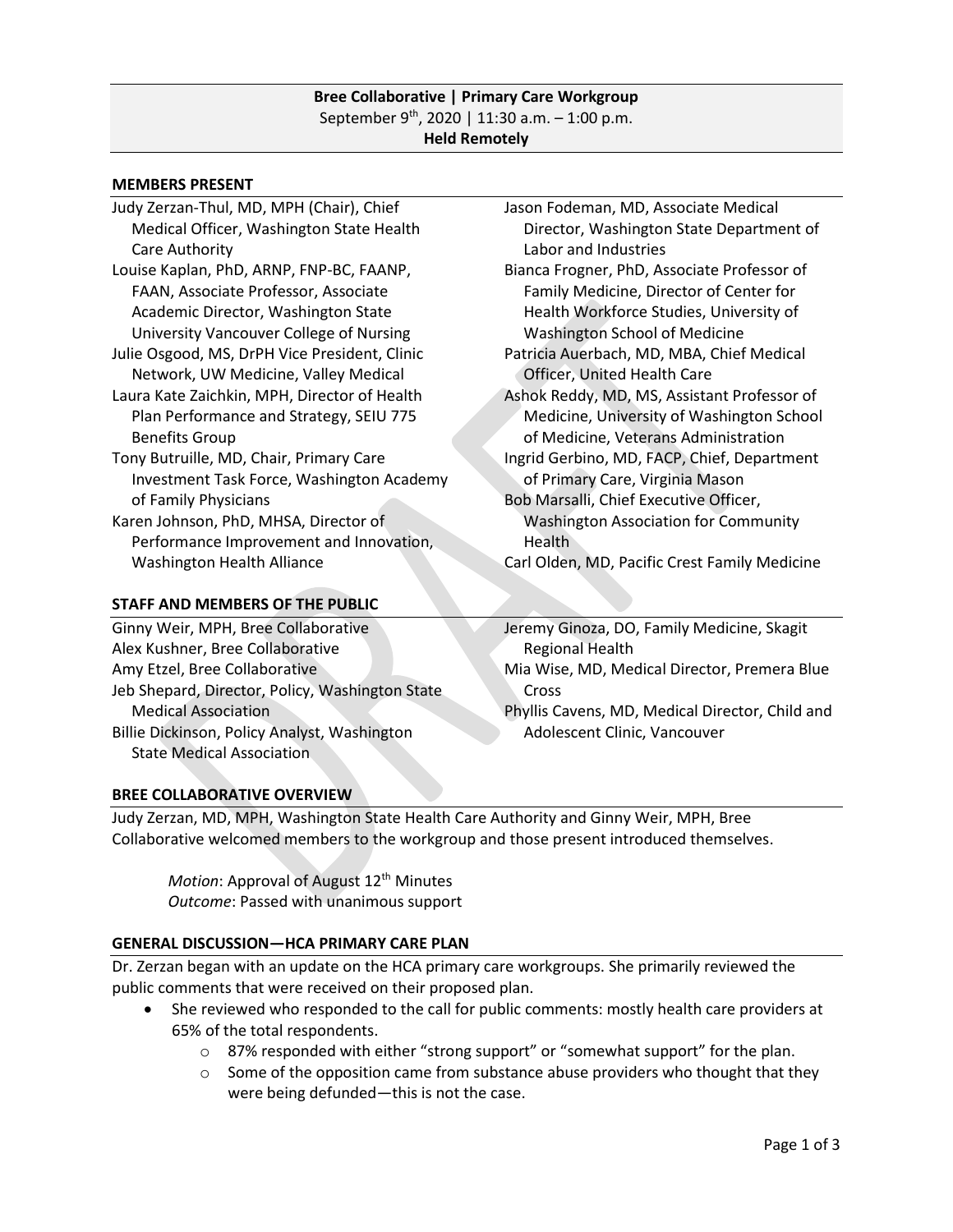- $\circ$  Other concerns asked for clarification of details around implementation.
- $\circ$  Overall, there were many more comments on the benefits of the proposed plan than on concerns.
- Patricia Auerbach, MD, MBA, Chief Medical Officer, United Health Care asked Dr. Zerzan about the low response rate from purchasers and payers. Dr. Zerzan clarified that there are fewer payers because, often, there will be one respondent per organization (as opposed to providers who will often respond individually).
	- $\circ$  Dr. Zerzan added that they may not have gotten the plan in front of enough employers, but she is confident that they will be able to.
- Jeb Shepard, Director, Policy, Washington State Medical Association, asked about the implementation timeline and the MOU. Dr. Zerzan clarified that the MOU is an agreement to keep moving forward with the work. It will take a while to figure out implementation.
- Dr. Zerzan said she is hoping that January 2022 will be when broad adoption might begin. There is also work being done on a rural care model and Dr. Zerzan is trying to coordinate around that. The rollout might end up being phased, with different groups in different places being more ready than others.
- No changes have been made to the plan yet based on public comment; next multi-payer meeting is scheduled for a couple of weeks from now.

## **GENERAL DISCUSSION—RECOMMENDATIONS**

Ms. Weir pivoted to discussion of the group's draft recommendations.

- Dr. Auerbach asked if the group wants to recommend just one payment model or multiple payment models—suggested multiple or flexible models might be best. She also suggested that the group add language about risk and capitation to the section on payment methods.
	- $\circ$  Other members agreed that there is a need to be specific and emphasize the need for value-based models, but, also, added that it is not in scope for the Bree to recommend one specific model.
	- $\circ$  Multiple members said that they thought the current language was sufficient in that it makes it clear that FFS is not adequate without recommending only one particular value-based model.
- Mr. Shepard said that the Washington State Medical Association has created comments that he will submit to Ms. Weir. He gave a brief verbal summary of these comments:
	- $\circ$  Doctors noted that there is a lot of detail on what providers should be doing but not as many details on the payment structure that primary care will need in order to implement this new plan.
	- $\circ$  Regarding same-day appointments and 24/7 e-health: even large health systems are having to contract this work out—employers could play a role in helping to centralize these activities.
- Louise Kaplan, PhD, ARNP, FNP-BC, FAANP, FAAN, Associate Professor, Associate Academic Director, Washington State University Vancouver College of Nursing, asked about the inclusion of text from the RCW in the group's PCP definition.
	- $\circ$  Mr. Shepard suggested adding a citation of the RCW that is being mentioned in the draft and remarked about naturopathy not meeting criteria for inclusion.
- Karen Johnson, PhD, MHSA, Director of Performance Improvement and Innovation, Washington Health Alliance spoke about how this group's definition might interact with other existing definitions of primary care. Medicare does not require other payers working with Medicare to adopt the exact same definition.